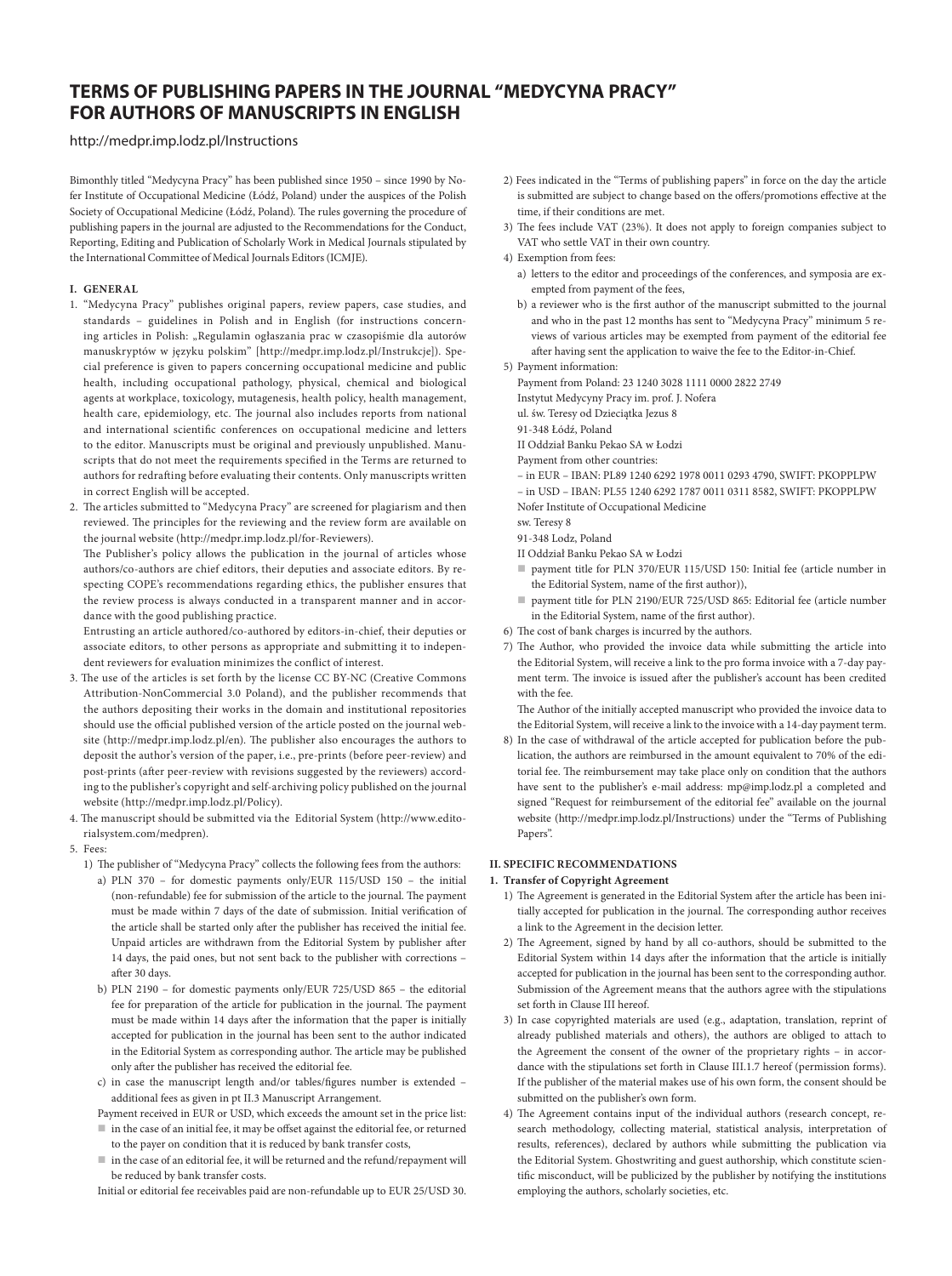#### **2. The Title Page**

It should contain: 1) the title of the paper (concise but informative); 2) a running title (max 50 characters, including spaces); 3) full names of the authors (the order of authors' names as in the Editorial System – this is the order to be published); 4) affiliations (institution name, city, country, department name and organizational unit); 5) corresponding author's data (name and surname, institution name and address, e-mail address and telephone number); 6) funding source data: the number and title of the program/research/grant under which the study has been carried out and the funding sources used for the publication, the manager/ chief investigator of the program/research/grant data (name and surname, degree); 7) acknowledgments: a) contributions that need acknowledging but do not justify authorship, such as support by a departmental chair; b) acknowledgments of technical help; 8) information on a potential conflict of interest.

#### **3. Manuscript Arrangement**

The authors should submit the editable electronic copies of: 1) body of manuscript, 2) title page, 3) tables, 4) figures. The publisher accepts works prepared in Microsoft Word, 12-point Times New Roman font, 1.5-spaced, A4 format. The figures should be prepared in the format described in the paragraph titled FIGURES. The manuscripts should be submitted with good English. The English language articles and English language parts of the articles in Polish will not be copyedited nor proofread. The publisher offers copyediting and copyediting/proofreading services for an additional fee for initially accepted articles. The cost calculation is provided on request ([ijomeh@imp.lodz.pl](mailto:ijomeh@imp.lodz.pl)).

#### **Manuscript length restrictions and additional fees**

**tables:**

max 6 tables, each additional – PLN 100 (for domestic payments only)/EUR 30/  $USD 40$ 

**figures:**

max 5 figures, each additional – PLN 100 (for domestic payments only)/EUR 30/ USD 40,

 **body text characters** (body text – without abstract, tables, figures and references) – counted in the text accepted for publication:

– **review papers:**

max 40 000 characters, including spaces, each additional 1800 characters – PLN 60 (for domestic payments only)/EUR 20/USD 30,

– **original papers:**

max 30 000 characters, including spaces, each additional 1800 characters – PLN 60 (for domestic payments only)/EUR 20/USD 30.

**Other article types report to the limits applied to the original papers.** The tables, figures and body text characters number is calculated based on the initially accepted files.Authors whose articles exceed the given limits will be informed via e-mail on the final amount payable.

### **Abstract:** Up to 300 words.

The abstract should provide the context or background for the study and should state the study's purpose, basic procedures (selection of study participants, settings, measurements, analytical methods), main findings (giving specific effect sizes and their statistical and clinical significance, if possible), and principal conclusions. It should emphasize new and important aspects of the study or observations, note important limitations, and not overinterpret findings.

- Original papers: the abstract should have a structured form, i.e.: Objectives, Material and Methods, Results, Conclusions.
- Review papers: the abstract should be descriptive, i.e., containing most important information on the scope and type of review, methods of collection and selection of literature, as well as a short summary of the results of the review, with an indication for further research.

**Key words:** 6 key words – according to the [Medical Subject Headings \(MeSH\)](https://www.nlm.nih.gov/mesh/authors.html), each one started with a capital letter.

**Original papers:** These should present the methods and results of authors' own research and thorough evaluation and the reference to other research on the topic. They should include:

- Introduction: It should give a clear, concise account of the background of the problem and the rationale behind the investigation. Only references with a direct bearing on the work submitted should be cited.
- **Material and Methods:** This section should be detailed so as to give the reader a clear idea of what has been done. Full names of drugs, chemicals, etc., should be specified, together with the sources from which they have been obtained. A chemical's full name should precede its trade, common-usage name, or its abbreviation. Non-metrical measurement units, if used during the investigation, must be accompanied by their metric (SI) equivalents.
- **Ethics:** When reporting experiments on human subjects, indicate whether the procedures followed were in accordance with the ethical standards of a responsible committee on human experimentation (institutional or re-

gional) and with the Helsinki Declaration as revised in 2013. Do not use patients' names, initials, or hospital numbers, especially in illustrative material. When reporting experiments on animals, indicate whether the institution's or a national research council's guidelines or any national law on the care and use of laboratory animals were followed.

- **Statistics:** Describe statistical methods with enough detail to provide a knowledgeable reader with access to the original data to verify the reported results. When possible, quantify the findings and present them with appropriate indicators of measurement error or uncertainty (such as confidence intervals). Avoid relying solely on statistical hypothesis testing, such as the use of p values, which fails to convey important quantitative information.
- **Results:** These should be presented in a logical sequence in the text, tables, and figures. Do not repeat in the text all data given in tables or figures; emphasize or summarize only important observations.
- **Discussion:** Emphasize the new and important aspects of the study and a comprehensive interpretation of the results obtained against the background of the existing knowledge. Quotations should be restricted to those with immediate relevance to the author's findings. A review-like approach should be avoided.

**Conclusions:** Should refer to the established aims of the paper.

**Review papers:** They are intended to provide a condensed presentation of results of recently published works on a given topic (or their chronological presentation) and a thorough assessment of the current state of knowledge. They should include:

- **Introduction:** A clear and concise description of the scope of the review, outline of the research problem and the current state of knowledge in a given field, and a clear presentation of the aims and reasons for undertaking the review.
- **Methods:** Precise description of the criteria for selection and exclusion of reference works with an indication of their limitations and/or advantages, indication of methods used to search the literature (searching of electronic databases, browsing of magazines), key words used, time period covered by the review (year of publication of the analyzed articles), language of publications, etc.
- **Results:** Concise, clear, consistent and impartial description of new information, ideas, methods and prospective research in the discussed field.
- **Conclusions:** They should indicate perspectives for further research and theoretical and/or practical implications of new findings or discoveries reported in the work.

Concise but clear intertitles should be used in the text to facilitate browsing of the paper by the readers. It is advisable to include most important data in tables and figures – the information contained there should not be repeated in the text. **References:** Up to 60 items in the review paper, 30 items in the original study and other article types – references, prepared according to the [Vancouver style,](http://www.nlm.nih.gov/bsd/uniform_requirements.html) should take into account the full references of all of the publications (including legal acts, websites, etc.) as referred to by the author in the text. Avoiding citation of the author's own publications is recommended to preserve the author's anonymity in the process of paper evaluation by reviewers. Reference should be numbered consecutively (Arabic numerals in square brackets) in the order in which they are first mentioned in the text. In the case of another citation of the same item, the same number should be given. The titles of journals should be abbreviated according to the style used for [MEDLINE.](https://www.nlm.nih.gov/pubs/factsheets/constructitle.html) Additionally, if the article/book has a DOI number, it should be included in the references.

paper in the journal:

- standard article: Śliwińska-Kowalska M. Exposure to organic solvent mixture and hearing loss: Literature overview. Int J Occup Med Environ Health. 2007;20(4):309-14. doi: 10.2478/v10001-007-0032-2.
- more than 6 authors: Jędrychowski W, Pac A, Choi H, Jacek R, Sochacka-Tatara E, Dumyahn TS, et al. Personal exposure to fine particles and benzo[a]pyrene. Relation with indoor and outdoor concentrations of these pollutants in Kraków. Int J Occup Med Environ Health. 2007;20(4):339-48. doi: 10.2478/v10001-007-0035-z.
- article not in English: Ellingsen AE, Wilhelmsen I. Sykdomsangstblantmedisin- ogjusstudenter. Tidsskr Nor Laegeforen. 2002;122(8):785-7. Norwegian.
	- optional: Stępka E, Basińska MA. [Temperament vs. chronic fatigue in police officers]. Med Pr. 2015;66(6):793-801. doi: 10.13075/ mp.5893.00205. Polish.
- unpublished material: Tian D, Araki H, Stahl E, Bergelson J, Kreitman M. Signature of balancing selection in Arabidopsis. Proc Natl Acad Sci U S A. Forthcoming 2002.

books and chapters in the book:

- personal author: Pałczyński C. Occupational allergy in healthcare workers. Łódź: Nofer Institute of Occupational Medicine; 2002.
- editor: Gilstrap LC 3rd, Cunningham FG, VanDorsten JP, editors. Operative obstetrics. 2nd ed. New York: McGraw-Hill; 2002.